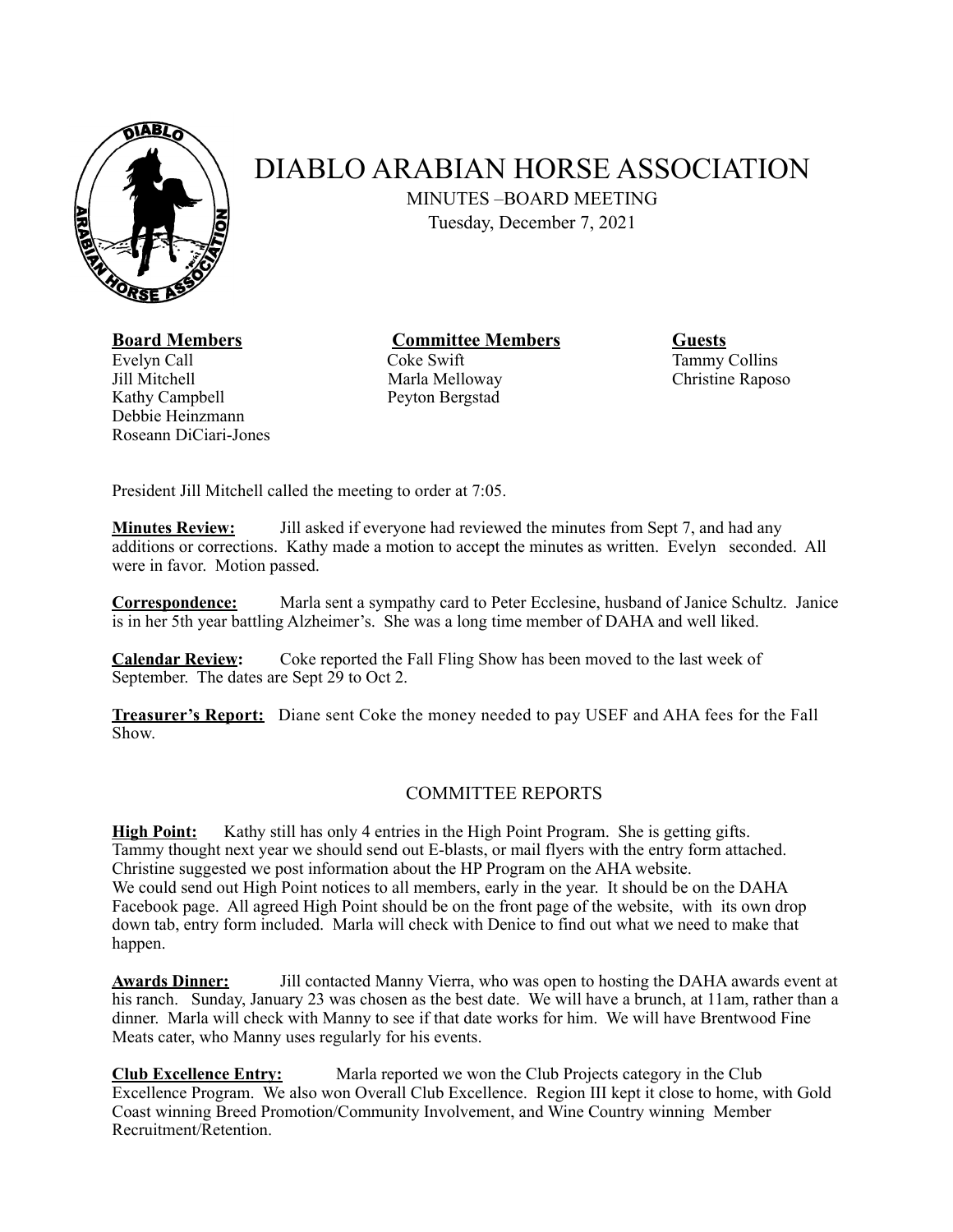**Breed Awareness, Family Outreach, Public Relations:** Tammy told us about the Bay Area Kid Fest in Concord, May 28-29, 2022. This is an event we could participate in to introduce new people to the Arabian horse. We could have a booth, advertise DAHA, AHA and our trainers. Peyton could set up the Pucker Up Pony booth. We could have Goldie there, in costume.

Tammy also suggested we participate in Christmas parades next year, with Goldie lit up in lights.

**Social Media:** Marla needs to send the rest of the Convention write ups to Denice for posting. We need to to post the Award Brunch information, as soon as the details are known. We should post a congratulations to Wine Country and Gold Coast for winning in the Club Excellence contest.

**Horse Shows:** Debbie Compilli is still working on Spring Show judges. We need a Main Ring judge and Working Western judge. Alice Calhoun will be the steward, Dan Stevenson Paddock Manager, and Sharon Richards Show Secretary. We need to get the AHA and USEF rule changes into the premium. Kathy Campbell wants "ladies" removed from the sentence about handing and showing stallions. Tammy wants to be sure Ranch Horse 10 & under gets into the premium. Christine wants Ranch Horse JTR classes. Adult Amateur Walk/Trot classes were proposed. Tammy suggested a Dad class as a fun class to add.

Marla wants to arrange a teaching session with Sharon Richards to learn her system better.

A Horse Show Committee meeting was scheduled for Sunday, January 9, 2022, to finalize the Spring Show Premium. It will be held at Orwoods at 10 am. Reminders will be sent out, as requested by Jill, Tammy and Christine.

**Trail:** Nothing to report

**Racing:** Evelyn reported Cory Soltau just returned from Abu Dhabi, where he attended races and schmoozed with the Sheikhs. Hopefully he can drum up some support for purses here in California.

**Membership:** Evelyn reported the following information<br>Adult total 104 Youth 25 Total membership 129 Adult total  $104$  Youth 25

Evelyn will be retiring as Membership chairman at the end of this year. She will be sorely missed. We all hope you continue to check in on us at meetings.

**Youth:** Welcome to Peyton Bergstad, our new Youth coordinator. Evelyn reported she submitted the change to AHA.

Peyton's "Pucker Up Pony" booth, at her families annual Holiday Barn Boutique, was a smashing success. Peyton and her helpers earned \$324 for the DAHA Youth Program.

**Convention:** Reports from this years Convention will be posted on DAHAs website. Next years Convention will be held in Myrtle Beach. Following that, 2023 will be virtual again. Reno is the site picked for 2024.

**Volunteer Awards:** Penny Marrs and Lisa Walker received Club Volunteer awards this year. Deborah Johnson, AHA President, made the announcements during the Convention General Session. A nice bio write up was shown on video, for everyone to read.

**Old Business**: Nothing to report.

**New Business:** Ballots from the election for board of directors were tallied. The new board members are Leigha Perry, Tammy Collins, Christine Raposo, and Marla Melloway. Congratulations. Officers need to be appointed for the next term.